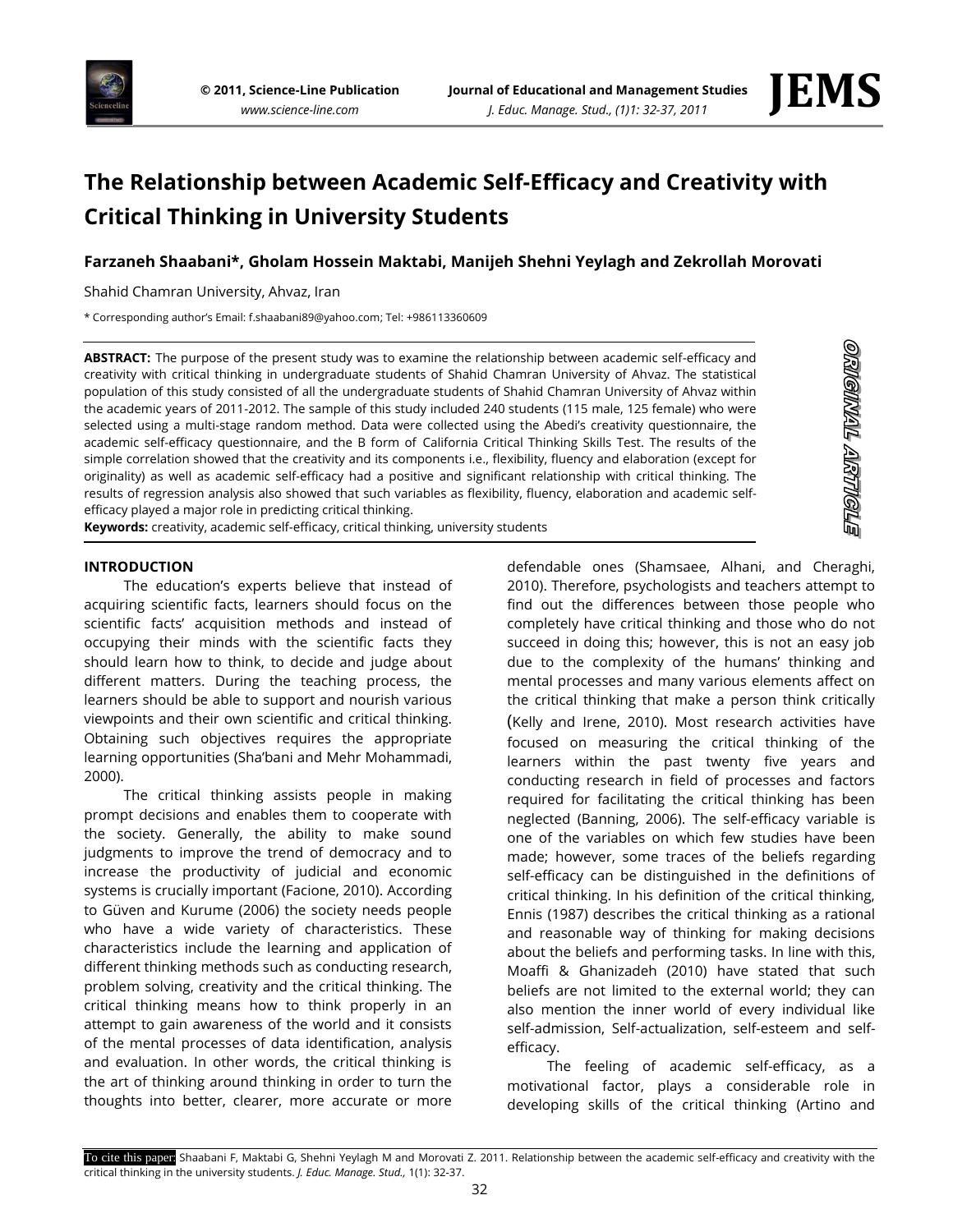Stephens, 2009). The academic self-efficacy refers to the beliefs of the individual in terms of his or her own capacities and capabilities about a specific field or task (Bandura, 1986). The researches have shown that whenever the individuals have low self-efficacy attitudes, they become very pessimistic toward their own capabilities and demonstrate very weak performance in the educational systems (Siebert, 2006., Pajares, 1992). Fisher (2001) states that it is obvious that if the people make decisions by thinking and prompt insight, it will lead to reasonable and rational results and any success in making a rational decision will result in increasing their sense of self-efficacy. When the sense of self-efficacy is increased, the decisions made by the individual are trustworthy. According to Facione (2010) a good critical thinker is identified by the cognitive skills and approach adopted by him or her toward life. Any focus on improving the critical thinking skills is fruitless unless the inner motivation is developed and improved for using those skills. Accordingly, stating that the objective of every educational system is an effective learning and the effective learning is influenced by the beliefs of the individuals about their own self-efficacies, Woolfolk and Hoy (1998) mention that the critical thinking is one of the factors that have a considerable relationship with the self-efficacy belief as a motivational belief. Also, Phan (2010) found out that the students' critical thinking can be foreseen by means of their self-efficacy. He believed that the academic selfefficacy of the students is dominated by their critical thinking. Thus, it appears that there is a close relationship between the individuals' self-efficacy and their critical thinking. Although the studies conducted in this respect are not widespread, they have verified the relationship between these two variables. Today, the critical thinking and the motivational factors affecting it including self-efficacy has allotted an important status to itself in the educational systems. Taking the above explanations into account, identification of the variables related to critical thinking should be one of the basic topics in the educational settings especially at the universities (Macpherson and Stanovich, 2007).

Dehghani et al. (2011) showed that there is a positive relationship between self-efficacy and the students' critical thinking. Hence, they introduced selfefficacy as an important motivational factor for developing the critical thinking and they introduced it as the expansion factor of the critical thinking skill section.

Also, Abedini et al. (2010) conducted a study aiming at studying the relationship between the motivational beliefs (self-efficacy beliefs, beliefs of control during learning and the test anxiety) and the

cognitive and the metacognitive strategies (critical thinking, metacognitive Self-regulation about the female junior students of humanity high school of city of Tehran. Finally, the research's results showed that there is a significant relationship between the motivational beliefs, cognitive and metacognitive strategies and the students having higher self-efficacy levels make more use of the cognitive and metacognitive strategies and critical thinking as a metacognitive skill have a direct relationship with the individual's self-efficacy.

Creativity is one of the other variables which relates to the critical thinking. The studies have shown that growth of creativity and the critical thinking can be beneficial for the personal and social life of the students (Sternberg and Luppart, 1991). The studies showed a wide variety of attitudes regarding the relationship between creativity and the critical thinking and each one of these attitudes are different and in some cases contradict with each other (Yang and Lin, 2004). Some of these viewpoints acknowledge the complementary function of these two mental process types (Bleedorn, 1993). Sternberg (1998) express s creativity as a combination of power of originality, flexibility and being sensitive against the attitudes which enable the learner to think about the different and productive results beyond the irrational way of thinking that will result in personal satisfaction and probably the others' satisfaction. Also, Facione (2002) introduces five steps of the critical thinking: At the fifth step about presenting the mentioned reasoning, he states that submission of logic may be used during the process of critical analysis. Therefore, the critical thinking requires a robust understanding of knowledge and the ability to identify inferential relations and to study the validity of the statements. This analytical process is completely different and is much similar to the process of critical thinking.

The main research question was whether there is a relationship between academic self-efficacy and creativity with the critical thinking .To answer this question, the following hypotheses are proposed:

Hypothesis 1: There is a relationship between creativity and critical thinking in university students.

Hypothesis 2: There is a relationship between fluency and critical thinking in university students.

Hypothesis 3: There is a relationship between flexibility and critical thinking in university students.

Hypothesis 4: There is a relationship between elaboration and critical thinking in university students.

Hypothesis 5: There is a relationship between originality and critical thinking in university students.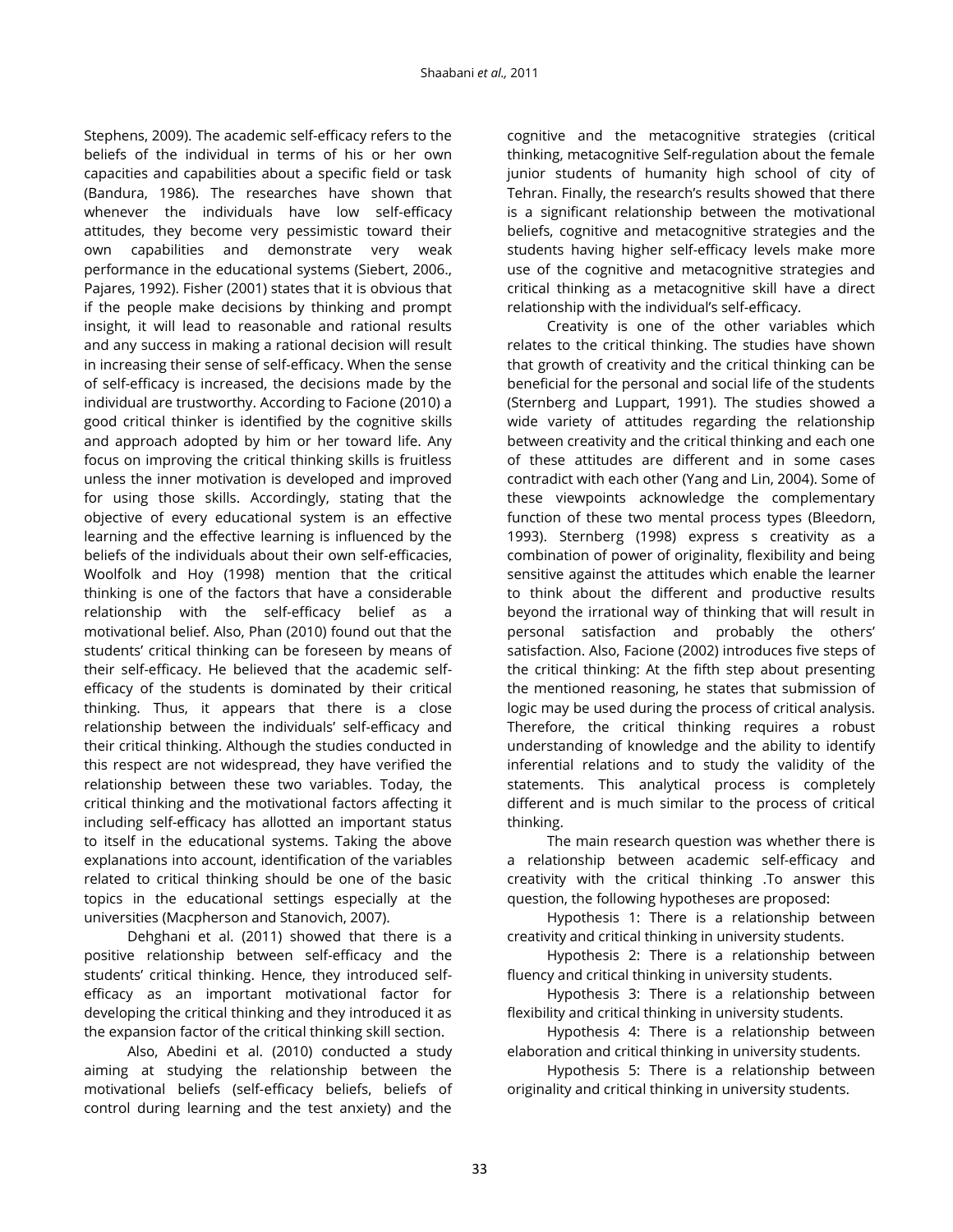Hypothesis 6: There is a relationship between academic self-efficacy and critical thinking in university students.

Hypothesis 7: There is a multiple relationship between fluency, flexibility, elaboration, originality and academic self-efficacy with critical thinking in university students.

## **MATERIALS AND METHODS**

The research population consisted of all the students of Shahid Chamran University (about 10,000 students) in the academic year of 2011-2012. Two hundred and forty university students (115 boys and 125 girls) were selected through multi-stage random sampling. The scales used in this study were: 1) The Abedi Creativity Test Questionnaire (ATC): Abedi (1993) [24] developed a test containing 60 questions (multichoice ones) for measuring creativity in accordance with the definition given by Torrence (1965). The materials used for this test are categorized in four groups of fluency, originality, flexibility and elaboration.In 1993, the preliminary form of this test was executed by Abbedi on 650 students of the third level of guidance school in Tehran. The reliability coefficients of components of fluency, originality, flexibility and elaboration obtained by test-retest reliability method were 0.85, 0.84, 0.84 and 0.80 respectively. In the present study, for measuring the reliability of this questionnaire, the Cronbach's Alpha and Split-Half methods were used and respectively the originality (0.75 and 0.73), fluency, (0.61 and 0.62), flexibility (0.53, 0.48) and elaboration (0.66, 0.60) were calculated. Also, in the present research, the validity of the questionnaire was measured using it correlation with test of Torrence and the following results were obtained: fluency (0.63), flexibility (0.45), originality (0.48) and elaboration (0.46) and finally the total test (0.56). 2) Academic efficacy questionnaire: This scale has five components reflecting

the perception of the students of their competencies regarding doing their homework (Patrick, Hicks and Ryan, 1997). The reliability of this scale has been reported 0.87 by Midgley et al. (2000) by the Cronbach's alpha method. The construct validity of this scale has been approved in many other studies. In the present study, the questionnaire's reliability using the Cronbach's alpha and Spearman-Brown and Gutman methods were estimated 0.7 5, 0.73 and 0.70 respectively and also the validity of this questionnaire was achieved equal to r= 0.42 which is significant at p<0.001 level. 3) California Critical Thinking. Skills Test (CCTST)-Form B: This scale measures the cognitive skills of the critical thinking. This test includes 34 multiple choice questions that contain the subscales of analysis (9 questions), evaluation (13 questions) and deduction (12 questions). This test was designed and developed by Facione (1992). Khodamoradi et al. (2007) reported the internal correlation coefficient as between 0.70 to 0.77 for subscales of this questionnaire which indicates that the subtests have a positive and significant correlation with each other and also with the test's total score. In the present study, the reliability coefficient of California's critical thinking skills test was estimated 0.72 using Split-Half method and 0.76 using Cronbach's alpha method and the result of these coefficients were estimated respectively for the analysis, evaluation and deduction of the Cronbach's alpha (as 0.70, 0.72, 0.66) and the Spearman-Brown's Split-Half method (as 0.66, 0.63 and 0.58). Similarly, the validity of this test by means of the internal consistency was calculated 0.68 for evaluation, 0.69 for analysis and 0.72 for deduction which was significant at p<0.001 level.

## **RESULTS**

Table 1 shows the means and standard deviations of the scales. Table 2 shows correlation coefficients of the predictive variables with criterion variable.

| <b>Variable</b>               | М     | <b>SD</b> | N   |
|-------------------------------|-------|-----------|-----|
| <b>Creativity</b>             | 126.1 | 1.86      | 240 |
| <b>Fluency</b>                | 33.52 | 5.27      | 240 |
| <b>Flexibility</b>            | 22.59 | 3.65      | 240 |
| <b>Elaboration</b>            | 24.93 | 6.02      | 240 |
| <b>Originality</b>            | 49.51 | 7.90      | 240 |
| <b>Academic Self-Efficacy</b> | 19.40 | 2.71      | 240 |
| <b>Critical Thinking</b>      | 14.49 | 3.47      | 240 |

**Table 1**. Mean and standard deviation of the predictive variables and criterion variable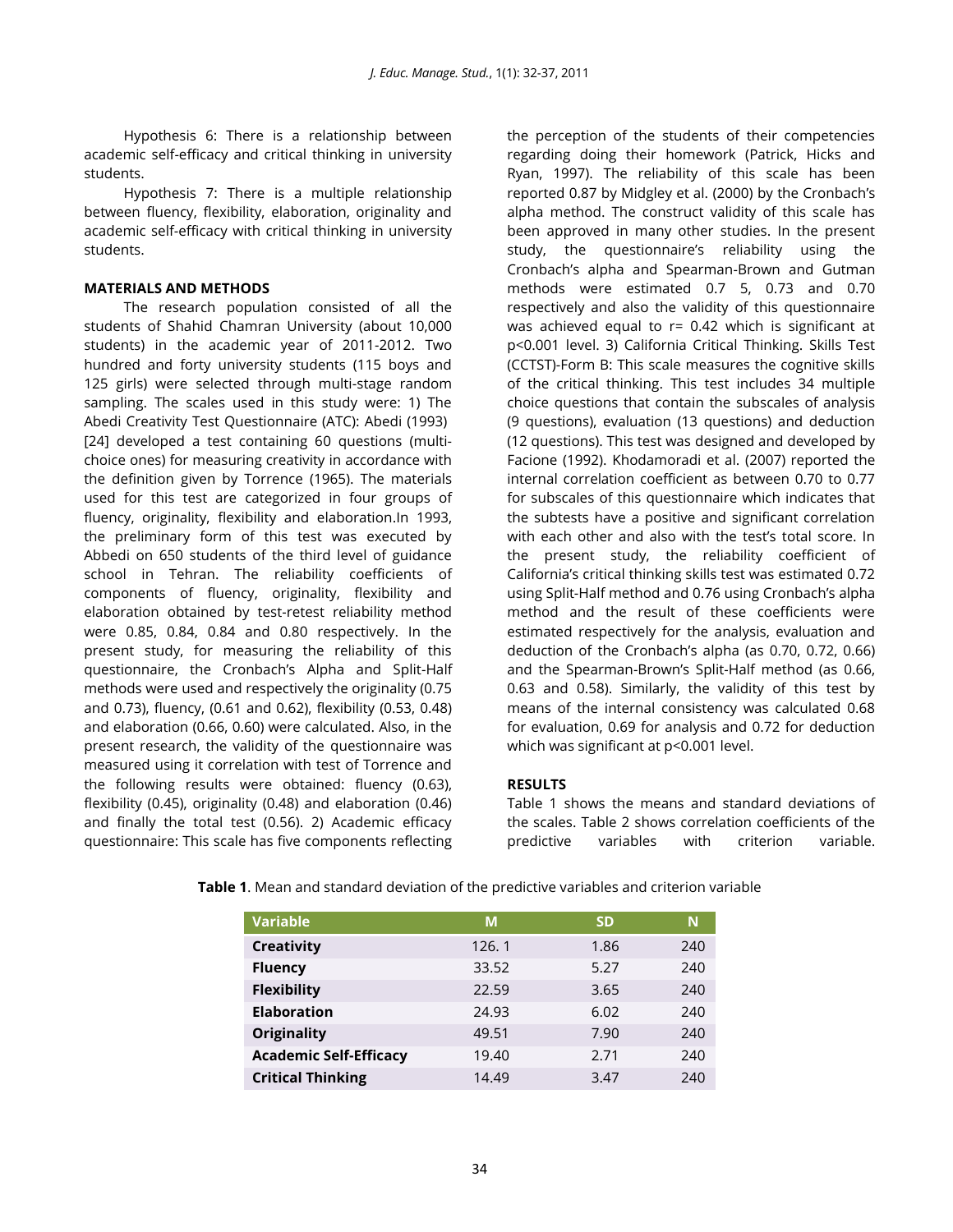| <b>Criterion Variable</b> | <b>Predictive Variables</b> | <b>Correlation Coefficient (R)</b> | Sig.          |
|---------------------------|-----------------------------|------------------------------------|---------------|
| <b>Critical Thinking</b>  | Creativity                  | 0.49                               | $P \le 0.001$ |
|                           | Fluency                     | 0.24                               | $P \le 0.001$ |
|                           | Flexibility                 | 0.38                               | $P \le 0.001$ |
|                           | Elaboration                 | 0.40                               | $P \le 0.001$ |
|                           | Originality                 | $-0.03$                            | $P = 0.552$   |
|                           | Academic Self-Efficacy      | 0.44                               | $P \le 0.001$ |

## **Table 2.** Correlation coefficients of the predictive variables and criterion variable

As it can be seen in table 2, there is a positive and significant correlation between creativity and critical thinking (r= 0.49, P≤0.001). Thus, the research's first hypothesis is verified. There is a positive and significant correlation between fluency and critical thinking (r= 0.24, P≤0.001). Thus, the hypothesis 2 is approved. There is a positive and significant correlation between flexibility and critical thinking (r= 0.38, P≤0.001). Thus, the hypothesis 3 is approved. There is a positive and significant correlation between elaboration and critical thinking ( $r= 0.40$ , P≤0.001). Thus, the hypothesis 4 is approved. There is a negative and non-significant correlation between originality and critical thinking (r= - 0.03, P=0.552). Thus, the hypothesis 5 is rejected. Also, there is a positive and significant correlation between

academic self-efficacy and critical thinking (r= 0.44, P≤0.001). Thus, the hypothesis 6 is approved.

As shown in Table 3 multiple regression analysis (enter method) showed that the fluency, flexibility, extension, originality and academic self-efficacy with critical thinking (F=22.22, P< 0.001). These variables explained 32% of critical thinking variance. Thus, the hypothesis 7 is approved

The results from multiple regression analysis (stepwise model) showed that the academic selfefficacy, flexibility, fluency and elaboration had significant multiple correlation with critical thinking (F= 27.55, P< 0.001). These four variables are predictors of critical thinking. Based on the obtained results, the component of originality eliminated from regression (Table4).

| <b>Dependant</b>  | <b>Predictors</b>          | <b>MR</b>                       |           | F                      | <b>Regression coefficients</b>            |                                           |                                           |                                           |                                             |
|-------------------|----------------------------|---------------------------------|-----------|------------------------|-------------------------------------------|-------------------------------------------|-------------------------------------------|-------------------------------------------|---------------------------------------------|
| <b>Variable</b>   |                            |                                 | <b>RS</b> | Þ                      | 1                                         | $\overline{2}$                            | 3                                         | $\overline{4}$                            | 5                                           |
| critical thinking | academic self-<br>efficacy | 0.4<br>4                        | 0.20      | $F = 57.71$<br>p≤0.001 | $\beta = 0.44$<br>t=7.66<br>$p=0.001$     | ٠                                         |                                           |                                           |                                             |
|                   | elaboration<br>2.          | 0.4<br>$\mathsf{q}$             | 0.24      | $F = 37.55$<br>p≤0.001 | $\beta = 0.38$<br>$t = 6.61$<br>$p=0.001$ | $\beta = 0.21$<br>$t = 3.65$<br>$p=0.001$ | $\overline{\phantom{a}}$                  |                                           | $\overline{\phantom{a}}$                    |
|                   | flexibility<br>3.          | 0.5<br>$\overline{\phantom{0}}$ | 0.28      | $F = 30.36$<br>p≤0.001 | $\beta = 0.33$<br>t=5.64<br>$p=0.001$     | $\beta = 0.14$<br>$t = 2.47$<br>$p=0.014$ | $\beta = 0.21$<br>$t = 3.51$<br>$p=0.001$ |                                           |                                             |
|                   | fluency<br>4.              | 0.5<br>$\overline{2}$           | 0.28      | $F = 22.7$<br>p≤0.001  | $\beta = 0.33$<br>$t = 5.62$<br>$p=0.001$ | $\beta = 0.14$<br>$t = 2.38$<br>$p=0.018$ | $\beta = 0.20$<br>$t = 3.00$<br>$p=0.003$ | $\beta = 0.02$<br>$t = 0.30$<br>$p=0.75$  |                                             |
|                   | 5.<br>originality          | 0.5<br>6                        | 0.32      | $F = 22.22$<br>p≤0.001 | $\beta = 0.34$<br>$t = 5.99$<br>$p=0.001$ | $\beta = 0.14$<br>$t = 2.46$<br>$p=0.015$ | $\beta = 0.25$<br>$t = 3.75$<br>$p=0.001$ | $\beta = 0.06$<br>$t = 0.95$<br>$p=0.340$ | $\beta = -0.22$<br>$t = -3.86$<br>$p=0.001$ |

## **Table 3.** The results of multiple regression analysis with enter model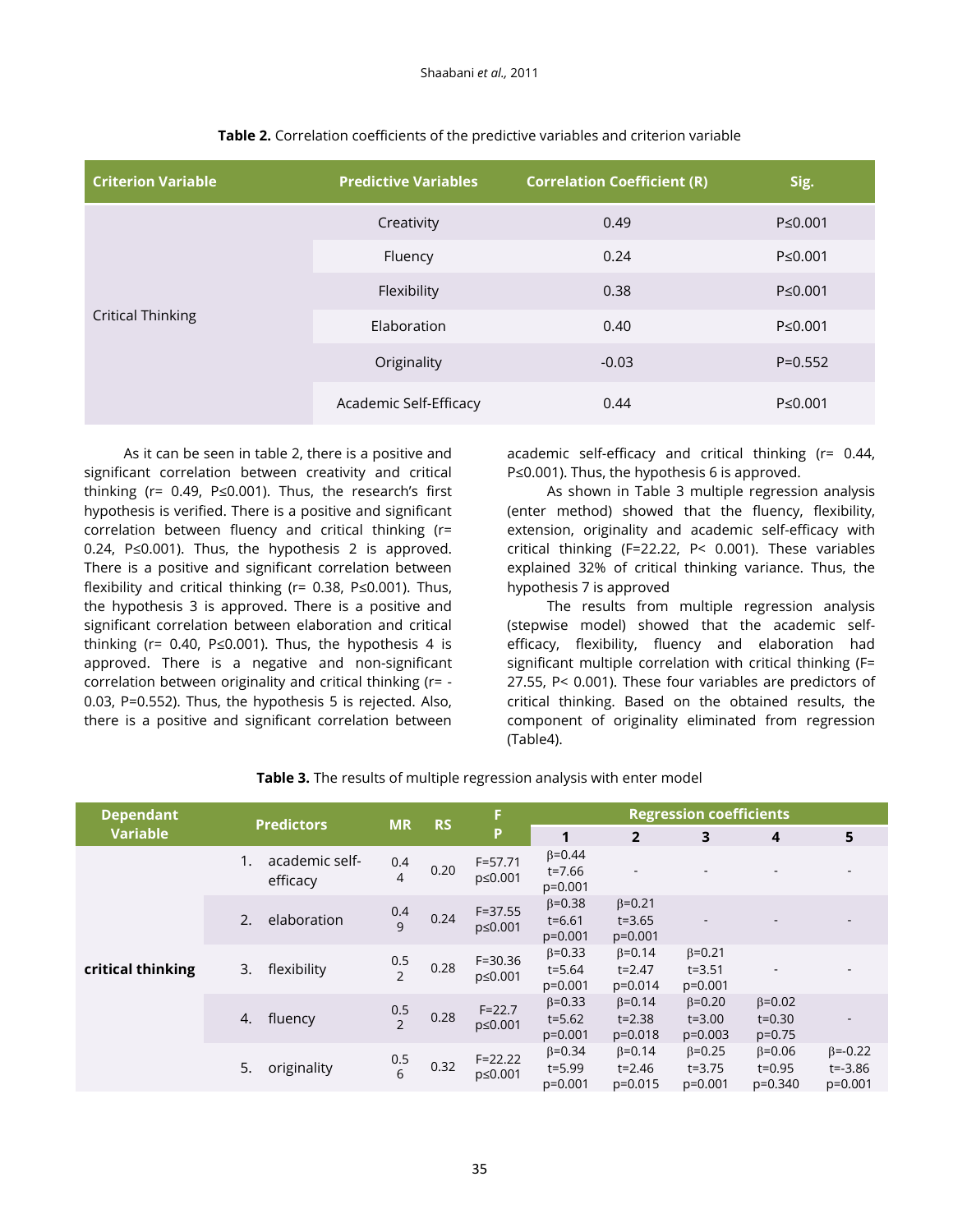| <b>Dependant</b>  | <b>Pridictors</b>          | <b>MR</b>             | <b>RS</b> | F                      | <b>Regression coefficients</b>            |                                           |                                             |                                           |
|-------------------|----------------------------|-----------------------|-----------|------------------------|-------------------------------------------|-------------------------------------------|---------------------------------------------|-------------------------------------------|
| <b>Variable</b>   |                            |                       |           | P                      | 1                                         | $\overline{2}$                            | 3                                           | 4                                         |
| critical thinking | academic self-<br>efficacy | 0.4<br>$\overline{4}$ | 0.20      | $F = 57.71$<br>p≤0.001 | $\beta = 0.44$<br>$t = 7.66$<br>$p=0.001$ | $\overline{\phantom{a}}$                  |                                             |                                           |
|                   | flexibility<br>2.          | 0.5                   | 0.26      | $F = 41.57$<br>p≤0.001 | $\beta = 0.35$<br>$t = 6.07$<br>$p=0.001$ | $\beta = 0.26$<br>$t = 4.44$<br>$p=0.001$ |                                             |                                           |
|                   | 3.<br>fluency              | 0.5<br>$\overline{4}$ | 0.30      | $F = 33.53$<br>p≤0.001 | $\beta = 0.37$<br>$t = 6.44$<br>$p=0.001$ | $\beta = 0.32$<br>$t = 5.44$<br>$p=0.001$ | $\beta = -0.21$<br>$t = -3.63$<br>$p=0.001$ |                                           |
|                   | elaboration<br>4.          | 0.5<br>6              | 0.32      | $F = 27.55$<br>p≤0.001 | $\beta = 0.34$<br>$t = 6.01$<br>$p=0.001$ | $\beta = 0.28$<br>$t = 4.51$<br>$p=0.001$ | $\beta = -0.21$<br>$t = -3.75$<br>$p=0.001$ | $\beta = 0.15$<br>$t = 2.65$<br>$p=0.008$ |

**Table 4.** The results of multiple regression analysis with stepwise model

## **DISCUSSION**

The present study has been designed for studying the relationship between creativity with the critical thinking. In general, the results of correlation analysis show that there is a positive and significant relationship between creativity and critical thinking and also the academic self-efficacy and critical thinking. Baker, Rudd & Pomeroy (2001) state that the critical thinking skills are consistent with the creative thinking skills and by understanding the relationship between these two structures, the teachers are able to increase the capacity of the students to learn these two skills. In addition, creativity is consistent with qualitative definitions of the critical thinking using terms such as: sensitivity toward beauty, awareness of inner feelings, critical thinking with self-confidence and cognitive maturity (Kelly and Irene, 2010). Besides, the result of this study shows that the academic efficacy is significantly related to the critical thinking. In order to explain this finding, Bandura (2001) states that there is a significant relationship between the critical thinking and the meta-cognitive variables, such as motivation and self-efficacy beliefs. Self-evaluating the beliefs and opinions by the individuals in a critical manner verifies the critical thinking and this motivational capability assist people in developing their own potentials and beliefs into capabilities which leads to growing the critical thinking skills. High self-efficacy creates motivation and high level of motivation is followed by increased critical thinking (Bandura and Lock, 2003). According to Halpern (2007) while training the critical thinking, the desires and cognitive capabilities of the learners should be considered. If the students are not inclined to make use of the critical training skills, training such skills to them will not be sufficient.

The most important suggestion of this research is to some identified cognitive features in relation with the critical thinking should be developed. This way, the learners who have inner motivations will act for learning these skills in their own educational environment and their own personal life. As a result, they will develop the spirit of accepting criticisms.

## **REFERENCES**

- Abedi, J. (1993). Creativity and new ways of measuring it. *Journal of Psychological Researches, 2(1).*
- Abedini, Y., Bagherian, R., & Kadkhodayee (2010).The relationship between motivational beliefs, cognitive and meta cognitive strategies with academic achievement, *Advances in Cognitive Science, 3,* 34-48.
- Artino, A. R., Jr. & Stephens, J. M. (2009). Academic motivation and self-regulation: A comparative analysis of undergraduate and graduate students learning online. *The journal of Internet and Higher Education, 12(3-4), 146-151.*
- Baker, M., Rudd, R., & Pomeroy, C. (2001). Relationships between critical and creative thinking. *Journal of Southern Agricultural Education, 51(1),* 173-188.
- Bandura, A. (1986). Social foundations of thought and action: A social cognitive theory. Prentice-Hall, Englewood Cliffs.
- Bandura, A. (2001). Social cognitive theory: An agentic perspective. *Annual Review Psychology, 52,* 1-26.
- Bandura, A., & Lock, E., A. (2003). Negative self-efficacy and goal effects revisited. *Journal of Applied Psychology, 88(1),* 87-99.
- Banning, B. (2006). Measures that can be used to instill critical thinking skills in nurse prescribers. *Nurse Education in Practice, 6,* 98-105.